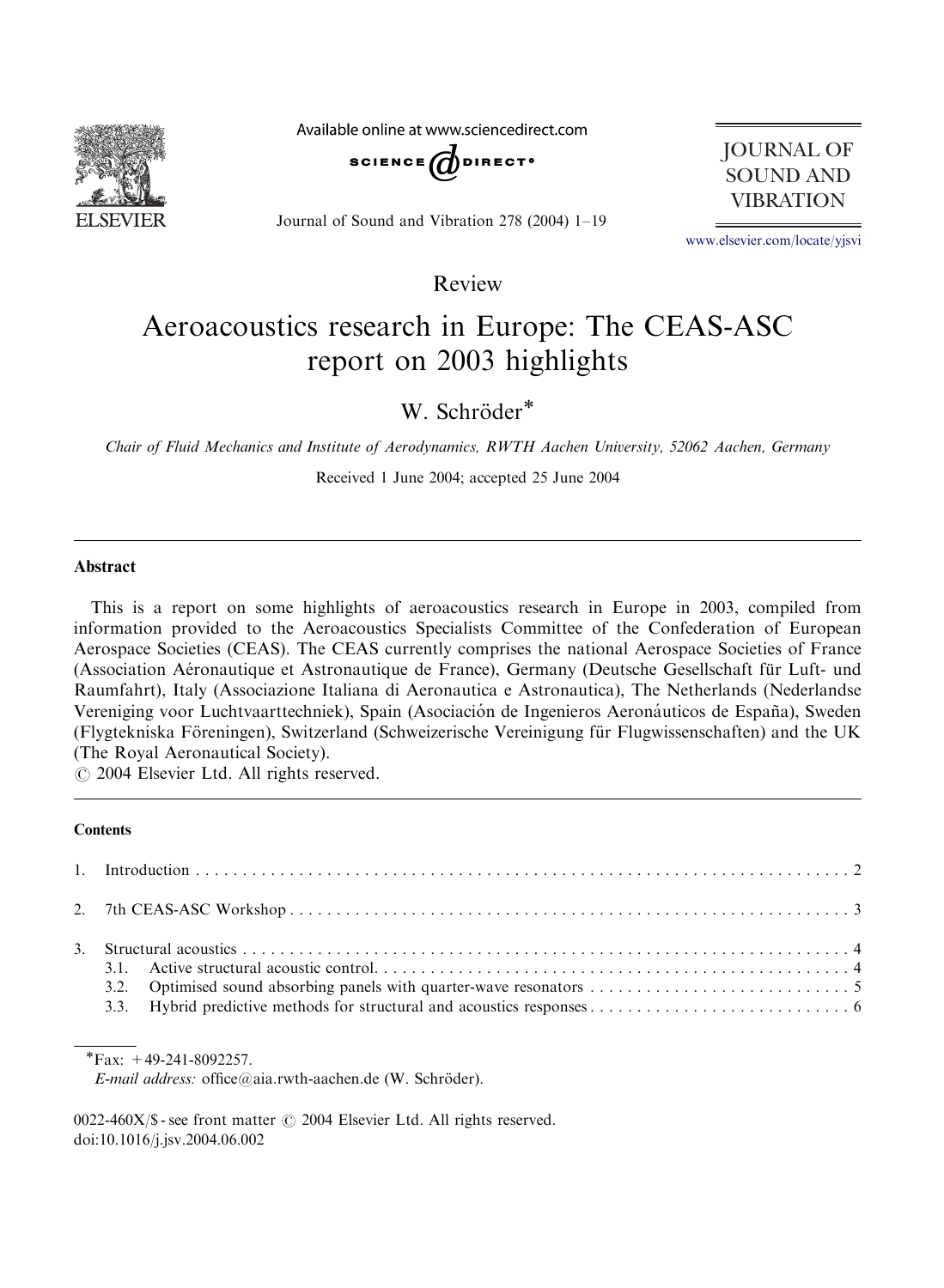| 4.             | 4.1.<br>4.2.<br>4.3.                                                                                      |
|----------------|-----------------------------------------------------------------------------------------------------------|
| 5 <sub>1</sub> |                                                                                                           |
|                | 5.1.                                                                                                      |
|                | ADER time integration for finite-volume and discontinuous Galerkin methods 12<br>5.2.<br>5.3.             |
|                | 5.4.                                                                                                      |
|                | 5.5.                                                                                                      |
| 6.             |                                                                                                           |
|                | Effect of slat gap on far-field radiated noise and correlation with local flow characteristics 14<br>6.1. |
| 7.             |                                                                                                           |
|                | 7.1.                                                                                                      |
| 8.             |                                                                                                           |
|                | 8.1.                                                                                                      |
| 9.             |                                                                                                           |
|                | 9.1.                                                                                                      |
|                |                                                                                                           |
|                |                                                                                                           |

# 1. Introduction

The Confederation of European Aerospace Societies (CEAS) Aeroacoustics Specialists Committee (ASC) supports and promotes the interests of the scientific and industrial aeroacoustics community on a European scale and European aeronautics activities internationally. In this context, ''aeroacoustics'' encompasses all aerospace acoustics and related areas. Each year the committee highlights some of the research and development projects in Europe. This paper summarises events in 2003.

During 2003, numerous research programmes, for instance Friendly Aircraft Cabin Environment (FACE), Environmental Noise Associated with turbulent Boundary Layer Excitation (ENABLE), Research on Silent Aircraft Concepts (ROSAS), TurboNoise computational fluid dynamics (CFD), Jet Exhaust Aerodynamics and Noise (JEAN) and DESIgn and demonstration of highly REIable low  $NO<sub>x</sub>$  combustion systems for gas turbines (DESIRE), were funded by the European Union. Some of the contributions submitted to the editor summarise selected findings from these programmes, while other articles cover issues supported by national associations. Furthermore, a concise summary of the workshop on ''Aeroacoustics of Supersonic Transport'' is included in this report. Enquiries concerning all contributions should be addressed to the authors who are given at the end of each subsection.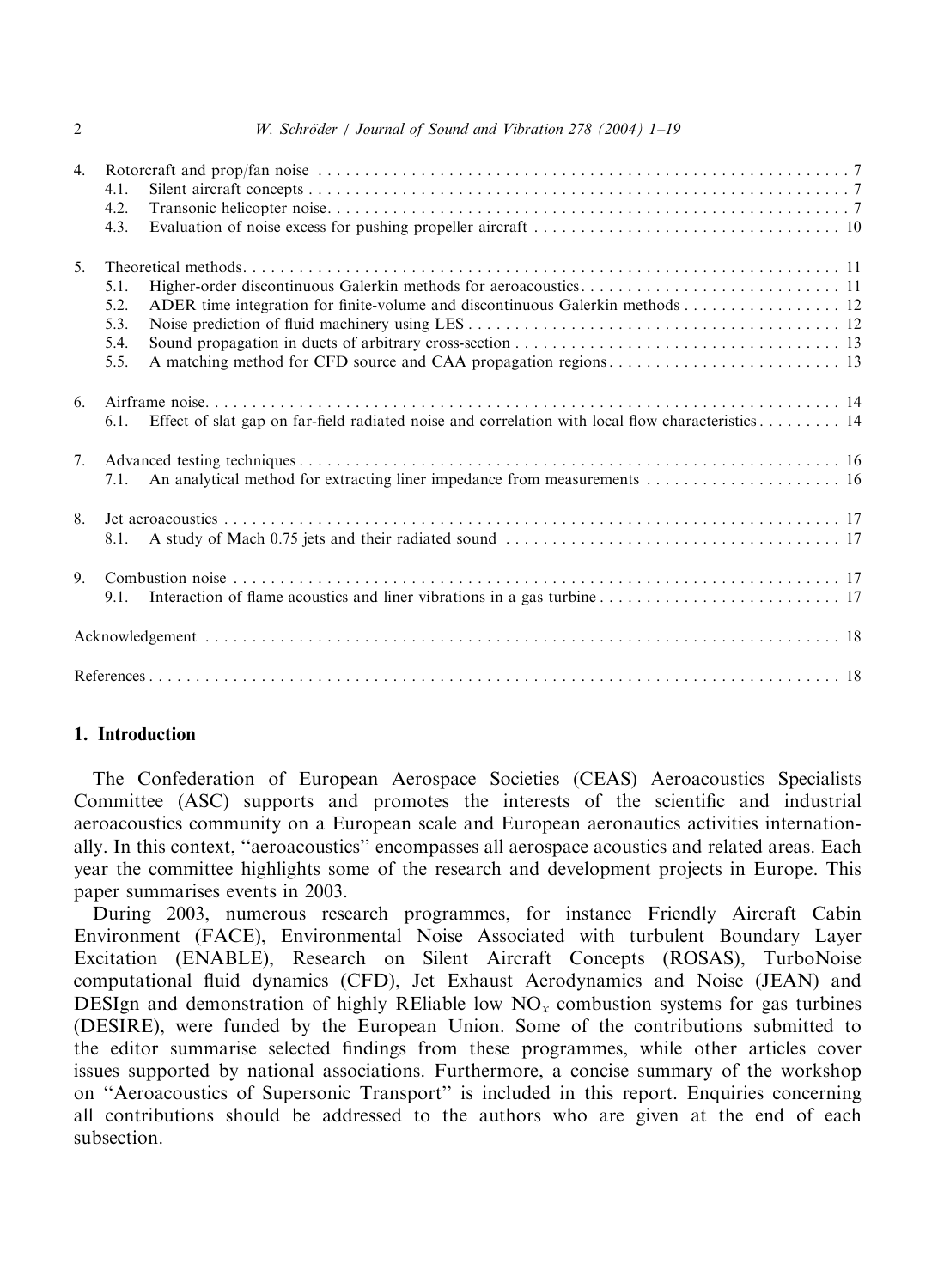## 2. 7th CEAS-ASC Workshop

The 7th CEAS-ASC Workshop on ''Aeroacoustics of Supersonic Transport'', supported by the X2-NOISE Thematic Network of the European Commission as its 2nd Technical Workshop, was held on 13–14 November 2003 in Prague (Czech Technical University, Prof. Ondrej Jiricek). It included two main subjects: (1) Takeoff Silencing and (2) Sonic Boom Mitigation.

In his keynote lecture, J. Julliard (Snecma) focused on Mid Tandem Fan (MTF) and Mixer-Ejector powerplants and presented experimental results corresponding rather to Stage 3 than to future ICAO regulations. For the MTF, he pointed out the unexpected difficulty to limit midfan noise to acceptable levels.

Several ways of reducing jet noise were presented and discussed. Noise reduction for a given jet velocity could be obtained by specific shapes of the nozzle lips. V. Kopiev (TsAGI) performed a detailed mode analysis of circular supersonic jets. Strong interactions of modes from corrugated nozzles could be of interest for noise reduction. An alternative idea of a nozzle equipped with chevrons made of shape memory alloys was presented by V. Baklanov (Tupolev).

G. Fournier (GFIC) and J. Whurr (Rolls-Royce) agreed on concluding that ejectors are practically too heavy for participating in any economical propulsion means. This conclusion is not really conflicting with Japanese programmes for a higher cruise Mach number (not reported). In this ambitious project, already designed but not yet demonstrated, the objective is an ejector weight less than 1/10 of the engine weight. G. Fournier suggested an economical condition for having retractable high-BPR (bypass ratio) boost turbofans supplementing fixed low-BPR means used at a lower power setting for takeoff. The weight of the system for moving and storing the high-BPR means should be less than 1/2 of their own weight (objective of Mach 2 cruise). J. Whurr preferred lower cruise Mach numbers ( $\sim$ 1.6) to recommend turbofans with a hot core determined for supersonic cruise and a fan diameter tailored for noise regulations. The cycles in the various flight conditions are optimised with sophisticated nozzles. BPRs as high as 3 or 4 were proposed.

In addition to technical means, A. Mirzoyan (Sukhoi and CIAM) plans to obtain the required low noise level by optimised flight procedures at takeoff.

As the intensity of the sonic boom is mainly depending on aircraft weight, many participants are concerned with projects of supersonic business jets instead of big transports. Only A. Poukhov (Tupolev) gave a description of his Tu444 but his solutions for boom and noise reduction were not presented in detail.

Nobody reported on sonic boom reduction by shape tailoring (thickness effect) but G. Schouten investigated the lift component of sonic boom. He looks for redistributing the lift between upper and lower surfaces of the aircraft. Complete suppression of the downward shockwave is not required, but a reduction of the lift of the lower surfaces at the cost of increased drag could reduce the intensity of the downward shockwave, and might be of practical interest. L. Morino (Universita Roma 3) took into account viscosity and obtained a clear equation for assessing its moderate effect on noise propagation.

Most of the investigations reported by F. Coulouvrat (Université Pierre et Marie Curie) are also related with sonic boom development rather than its source control. Several of his theoretical predictions are supported by laboratory scale experiments. The various phenomena considered are significantly concerned by meteorological conditions. His practical conclusions aim at avoiding any ''excess boom'' rather than give recipes for sonic boom reduction.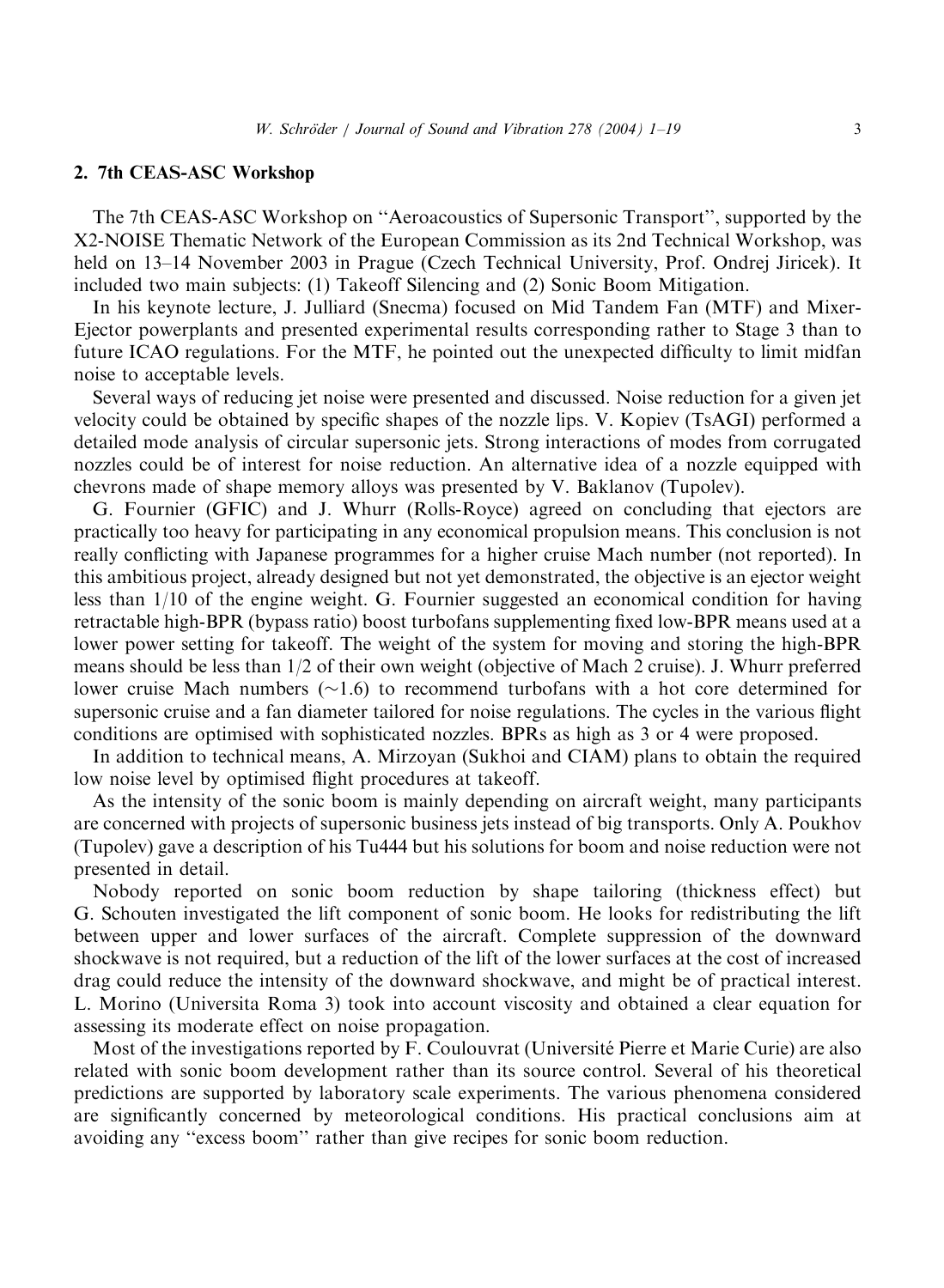The synthetic keynote lecture given by L. Maurice (FAA) included issues other than noise and sonic boom in order to evaluate the future perspectives of supersonic transport. She clearly suggested that supersonic airliners must achieve community noise, landing and takeoff and cruise emission levels not exceeding those of subsonic aircraft. She reminded the audience of the recent results from the DARPA-NASA Quiet Supersonic Platform programme: A sonic boom intensity reduction might permit people to accept overflight of light aircraft such as small supersonic business jets, the boom of which is already limited anyway, but such a relative reduction is of much less interest for a big transport generating a much larger boom. However, she reminded the audience that what constitutes an acceptable boom is not yet determined. The answer requires research on public acceptability.

The final discussion is reported in detail by L.M.B.C. Campos (IST) in the workshop proceedings. The moderator G. Readman (computational aeroacoustics (CAA)/UK) tried to obtain some agreement from academia, industry and authority representatives on major issues. The current ICAO noise regulations (Annex 16, Volume 1, Chapter 3 and Chapter 4) for subsonic aircraft could be improved again in the future with respect to new noise-level limits, to a possible giving up of the notion of cumulative margins and to new certification procedures. But there is a consensus that the rules should represent the same level of stringency for both supersonic and subsonic aircraft. On the question of supersonic flight over land, there was a consensus that more research and experimentation is needed to establish the level of acceptability of sonic boom. Such an acceptance is likely to be less probable for big transports.

[By G. FOURNIER, GFIC, Chatenay-Malabry, France]

# 3. Structural acoustics

# 3.1. Active structural acoustic control

In many cases, noise is produced by large shell-like parts of a structure. The out-of-plane vibration of such structures couples to the acoustic medium, resulting in sound radiation. Passive sound absorption or reflection, e.g. by means of absorbing materials (glasswool) or noise shields, are usually effective at high frequencies. Active control methods seem to be an interesting solution for low-frequency noise problems.

The goal of an active control system is to cancel the response generated by the disturbance by introducing one or several secondary controlled source(s). In active structural acoustic control, actuators are directly attached to the structure, and a reduction of the radiated sound is obtained by changing the vibration of the structure. Furthermore, control systems are used with sensors that measure vibrations instead of acoustic pressure. Piezoelectric materials are often used in active structural acoustic control as actuator or sensor, mainly because they can be bonded directly to the structure.

The performance of an active structural acoustic control system strongly depends on the actuator and sensor locations. At the University Twente, research is carried out on the optimisation of actuator and sensor locations such that the active control system reduces the sound radiation in the best possible way. Such an objective is evaluated using a finite element model, which includes piezoelectric patches, combined with a model to predict the radiated sound.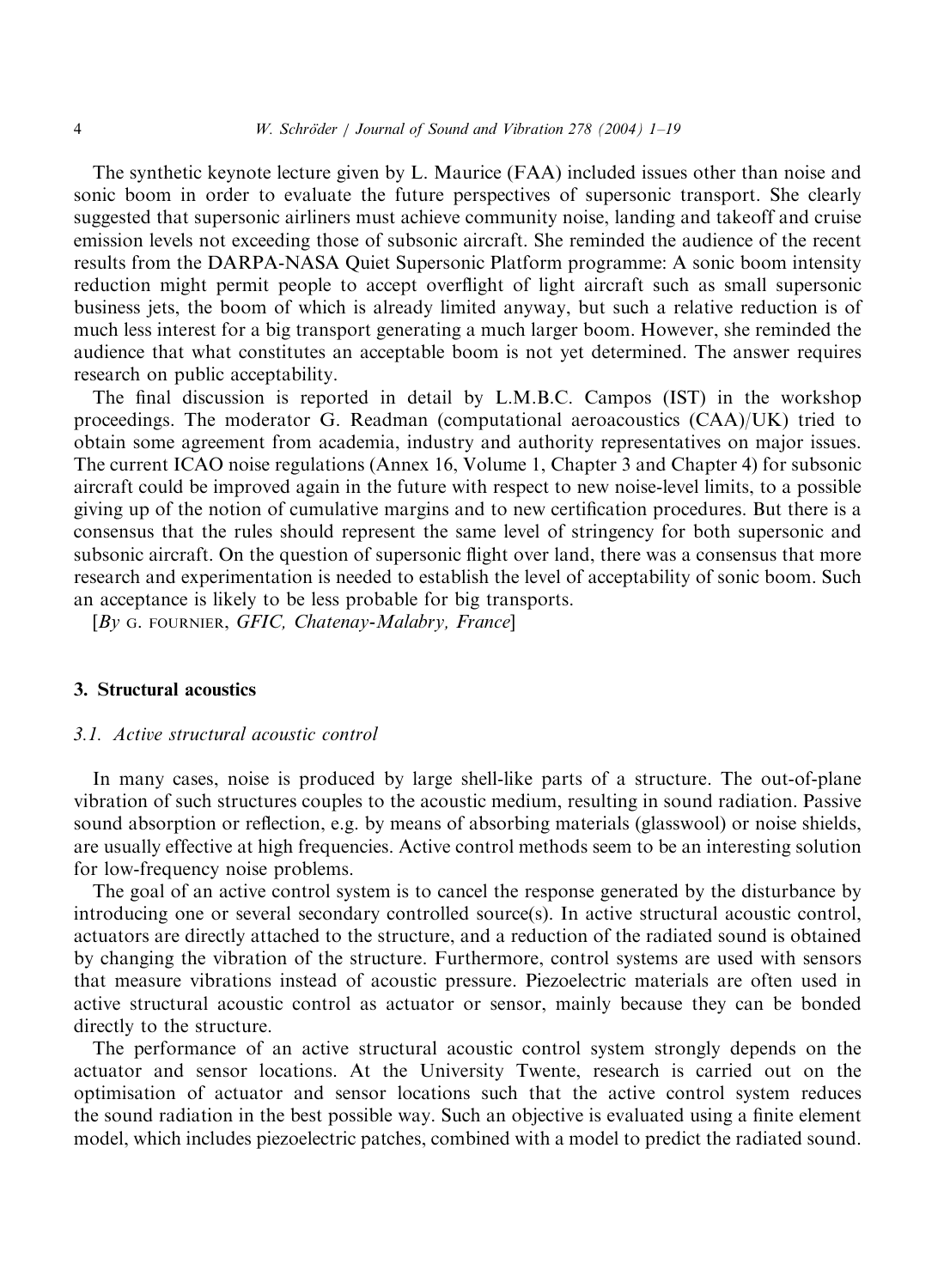A genetic algorithm is applied as the optimisation tool. An important advantage of this algorithm is that it is effective in finding the global minimum of an objective function with several local minima. The optimisation strategy was tested for a set-up consisting of a clamped rectangular plate with decentralised feedback control units, where each unit consisted of a piezoelectric actuator patch, accelerometer, and a direct velocity feedback loop. With the optimal set-up it is possible to significantly reduce the sound power radiated by the plate in the frequency range up to 500 Hz.

 $[By \text{ M.H.H.O. }$  NIJHUIS and A. DE BOER, University of Twente, Enschede, The Netherlands

# 3.2. Optimised sound absorbing panels with quarter-wave resonators

For modern aircraft, boundary layer induced noise is known to dominate cabin noise at cruise conditions. In order to improve the environmental comfort of the passengers with respect to this noise, the present research, which is part of the EU project FACE, focuses on the optimisation of sound absorbing trim panels with quarter-wave resonators (Fig. 1).

By varying the dimensions of the resonators, different levels of sound absorption can be obtained in different frequency ranges. Optimisation of these resonator dimensions will result in a sound absorbing trim panel that optimally reduces the cabin noise in the dominant frequency range.

The so-called low reduced frequency model efficiently and accurately describes the viscothermal wave propagation of the air inside the resonators. Using this model, absorption coefficients can be calculated for different configurations. In order to be able to satisfy any desired absorption level within a specified frequency range, an optimisation algorithm has been implemented.

Results of optimisations in the frequency ranges of 500–1000 and 1000–2000 Hz show that almost maximum absorption is obtained over the entire frequency ranges. Experimental validation of the numerically predicted optimal configurations is performed by means of impedance tube measurements.



Fig. 1. Sound absorbing trim panel with resonators.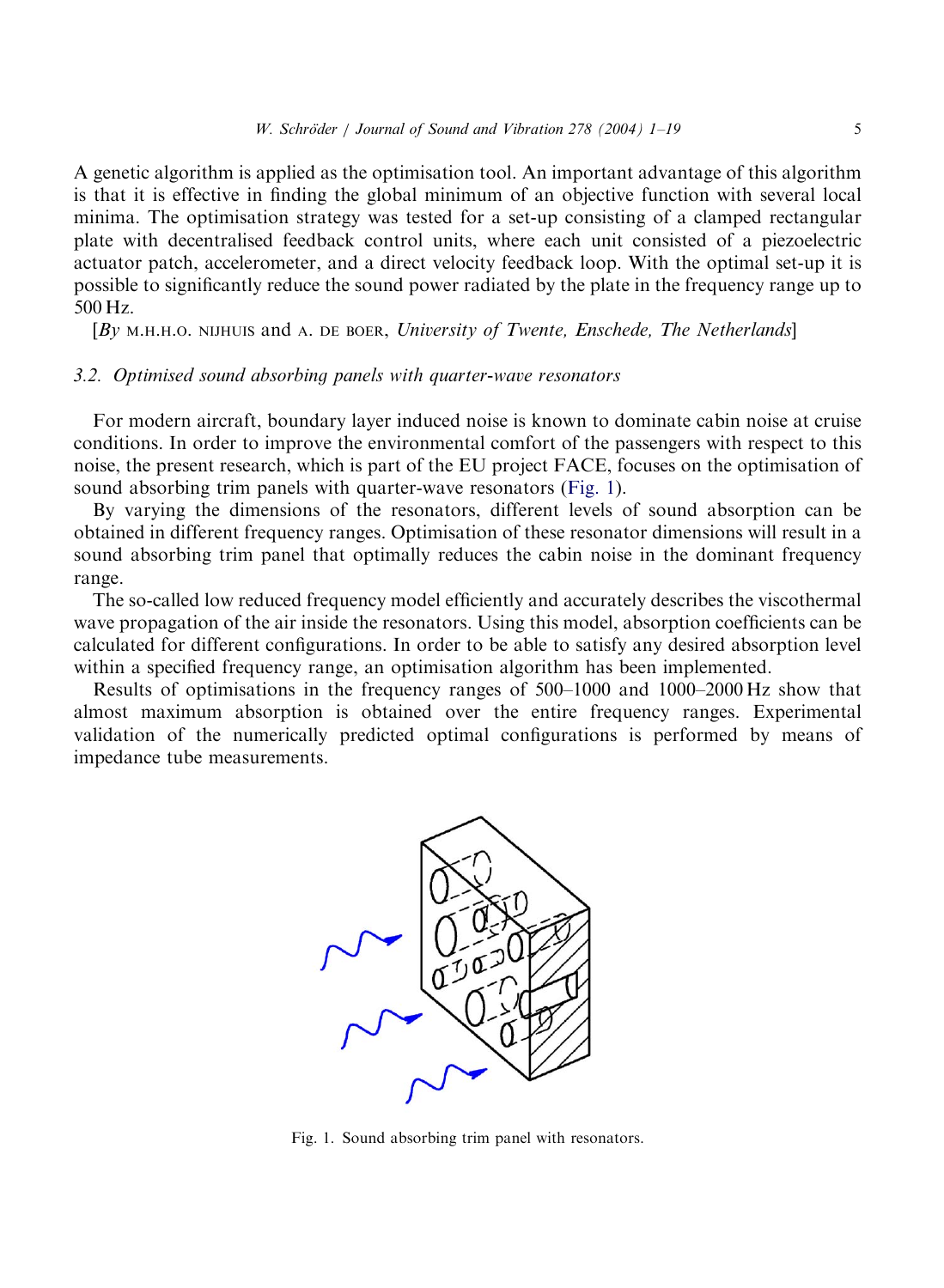Once the optimised configurations have been validated, a sound absorbing trim panel will be designed by tuning to a sound spectrum measured in a modern aircraft. In this way high absorption levels can be obtained for frequencies with high sound levels, whereas lower absorption levels are allowed for frequencies at which sound absorption is not necessary.

 $[By$  M.H.C. HANNINK, Y.H. WIJNANT and A. DE BOER, University of Twente, Enschede, The Netherlands]

# 3.3. Hybrid predictive methods for structural and acoustics responses

The University of Naples (DPA) and Alenia/Aeronautics have participated in the recently finished European project ENABLE, which has been part of the 5th framework programme (G4RD-CT-2000-00223).

The research focuses on the analysis of the stochastic response of simple operators under the excitation of a given wall pressure distribution according to a turbulent boundary layer spectrum. The main activities performed by ALENIA and DPA can be classified in: (i) definition of exact and numerical responses for the structural vibration and the radiated acoustic power, (ii) analysis of the turbulent boundary layer models, (iii) analysis of the influence of the aeroelastic effect on the structural response, (iv) extension of the numerical [proce](#page-17-0)dure to more complicated structural operators.

The scaling procedure tested and applied during the ENABLE project allows to extend the use of the finite element method or any deterministic method to produce results at higher-frequency ranges while keeping the computational costs constant [1,2]. Furthermore, the simulation of [the](#page-17-0) pressure distribution can be performed by applying the simplest scheme of the equivalent nodal area. That is, the cpu-time consuming evaluation of the integration, which is required for the cross-correlation of the loads among any couple of finite elements or grid points, is avoided. All previous considerations hold for both the structural and the acoustic radiated power metrics [3]. The results obtained for both metrics in Figs. 2 and 3 demonstrated that the procedure is able to cope with the turbulent boundary structural operators at a minimum computational effort.

 $[By s. DE ROSA, University of Naples, Naples, Italy]$ 



Fig. 2. Structural metric: thick line, exact response,  $\eta = 0.02$ ; circle, scaled FEM,  $\eta = 0.02$ .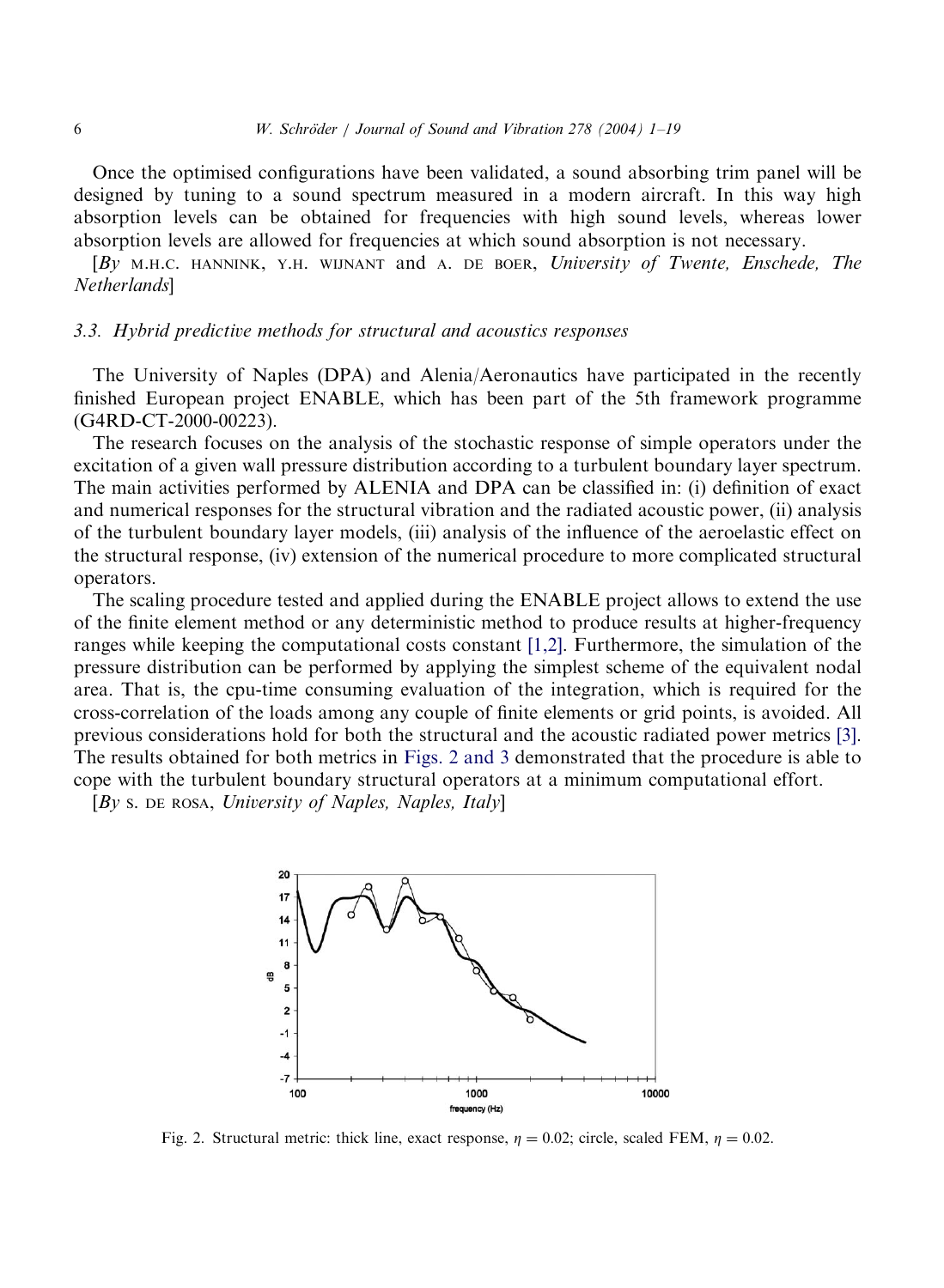

Fig. 3. Power metric: thick line, exact response,  $\eta = 0.02$ ; triangle, FEM and scaled FEM,  $\eta = 0.02$ ; thick dashed line, exact response,  $\eta = 0.10$ ; circle, FEM and scaled FEM,  $\eta = 0.10$ .

# 4. Rotorcraft and prop/fan noise

#### 4.1. Silent aircraft concepts

The general objective of the ROSAS [projec](#page-7-0)t is to develop the necessary capabilities for the evaluation and selection of innovative silent aircraft configurations. In order to validate and calibrate semi-empirical methods for the prediction of noise shielding effects, an experimental database is developed through the results of a comprehensive wind tunnel campaign in the ONERA CEPRA 19 anechoic facility (Fig. 4). A new model support and rear fuselage with shielding empennage has been manufactured and adapted to the existing aircraft model used in the Reduction of Airframe and Installation Noise program. An existing model engine (TPS) has been used for the simulation of shielded fan noise and a new exhaust nozzle representing an advanced very high by-pass ratio engine has been designed and manufactured for jet noise simulation.

Several rear-fus[elage](#page-7-0) and over-wing engine positions have been tested. The expected noise shielding is the most significant effect in the over-wing nacelle (OWN) and rear-fuselage nacelle (RFN) configurations. It is basically produced by the wing shielding in the OWN of the ROSAS twin-finned tail plane. In the RFN configuration, the shielding effect is also supported by the fuselage influence (Fig. 5). Negative effects linked to under wing nacelle configurations such as jetwing or jet-flap interactions and noise reflections from the pressure side of the wing are no longer present. Thanks to the large parametric study achieved during the ROSAS wind tunnel test campaign, a large range of installation effects on fan, jet and turbine noise are described and analysed in OWN and RFN silent aircraft configurations. The experimental findings will be complemented by a computational activity, which has been initiated to assess the influence of flow inhomogeneities on the propagation and scattering of noise.

 $[By H. BROUWER, NLR, Emmeloord, The Netherlands]$ 

## 4.2. Transonic helicopter noise

In recent years, factors such as environmental acceptability of ground noise levels, passenger comfort and acoustic detectability have elevated the importance of noise in helicopter rotor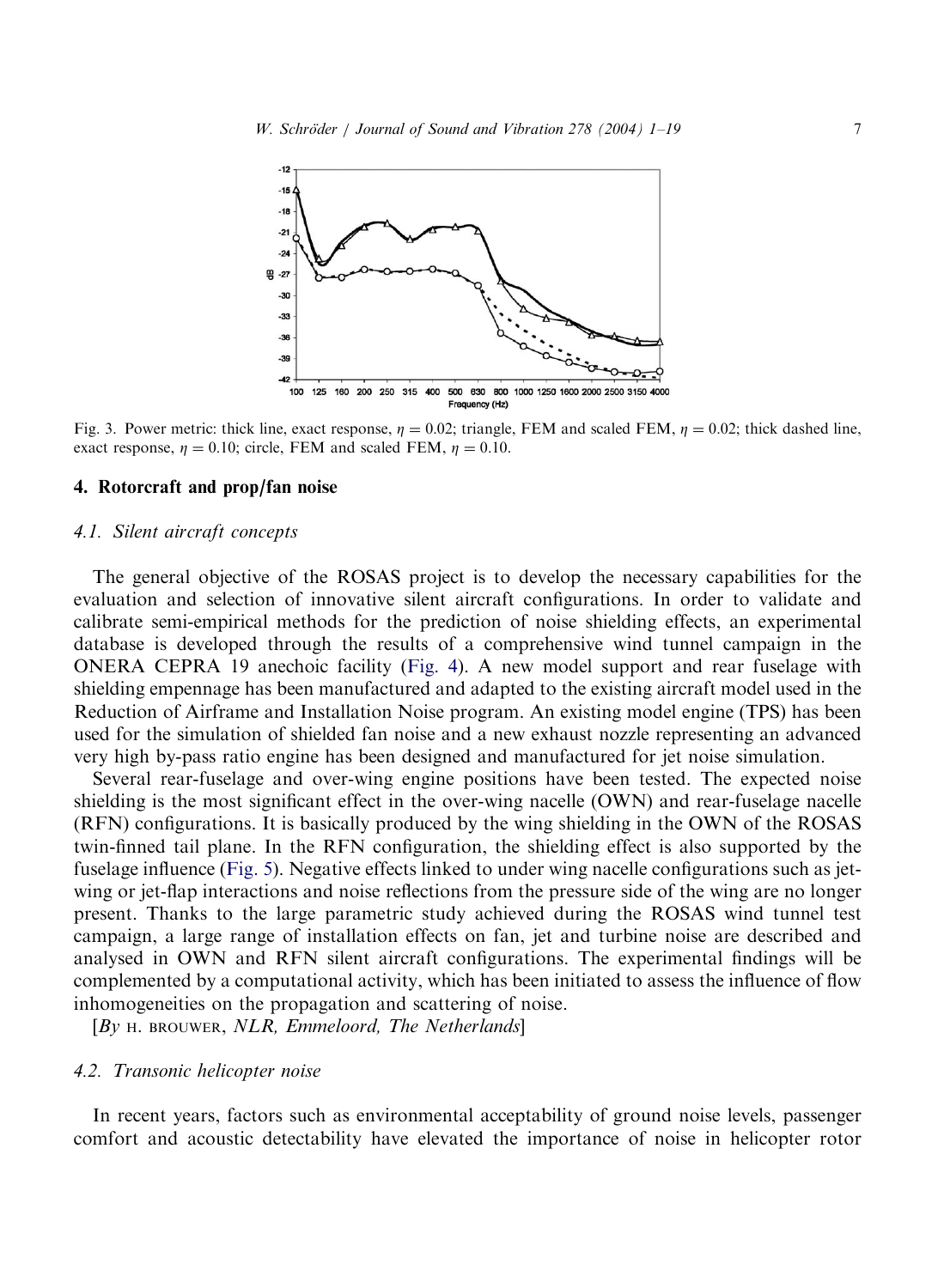<span id="page-7-0"></span>

Fig. 4. Fan noise test in ONERA CEPRA 19: ROSAS model and TPS nacelle, RFN layout.



Fig. 5. Shielding effect on the fan blade passage frequency (BPF) directivities for the OWN and RFN aircraft configurations. Difference SPL level versus isolated TPS configuration. RPM=32,500, Vs=60 m/s.

design. At present cruise speeds, shock-associated rotor noise are a major noise source, and yet predicting it in a way which is sufficiently fast and physically insightful to be useful to rotor designers has been a challenge.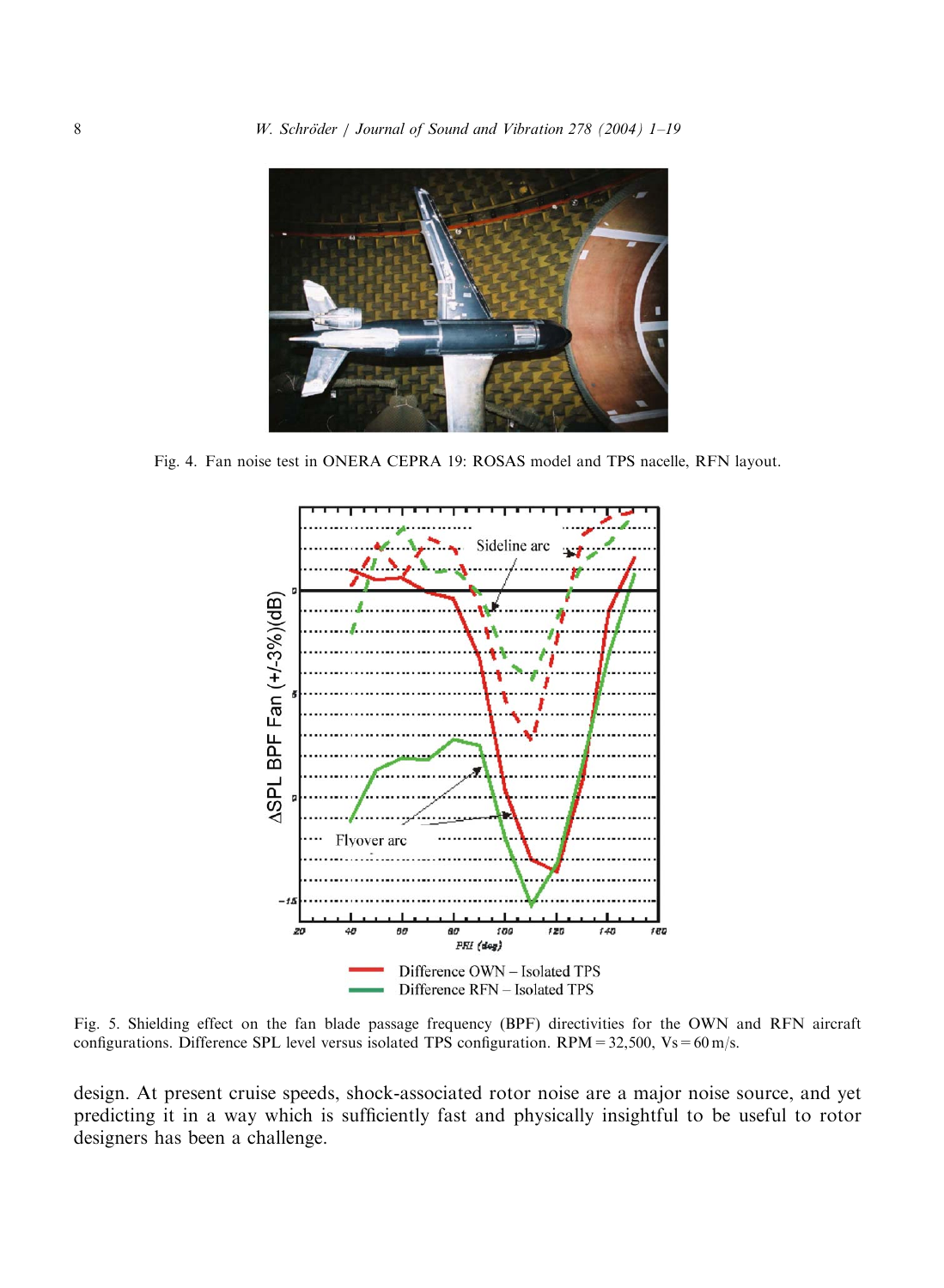

Fig. 6. Noise for non-lifting UH-1 H blade in hover:  $M_H = 0.85$  (left) and  $M_H = 0.88$  (right).

In recent work, the Ffowcs Williams–Hawkings (FW–H) equation [4] has been applied in a different way to enable computationally efficient and insightful calculations of shock-associated rotor noise. The permeable surface form of the FW–H equation is used. The sound field being expressed in terms of a distribution of monopole and dipole sources over a pemeable control surface, and a distribution of quadrupole sources over the volume outside of the control surface. By choosing the control surface to enclose the transonic flow regions, the noise from the quadrupole distribution becomes negligible. Only the more straightforward sources then need to be considered, making the acoustic approach computationally efficient. By locating the control surface close to the blade subject to enclosing the transonic flow regions, efficiency in the CFD approach is also attained. Furthermore, by comparing the noise prediction with that obtained when the surface terms of the FW–H equation are applied to t[he bla](#page-17-0)de surface, the ''thickness'', ''loading'' and ''quadrupole'' contributions to the overall noise can be recovered, providing useful physical design guidance.

A CFD method for calculating the flow field around the blade, and hence the ''acoustic sources'' on the permeable control surface, has been developed [5,6]. The method is a[n uns](#page-17-0)teady conservative Euler solver which incorporates high-resolution shock-capturing techniques and non-reflecting external boundary conditions. It is characteristics-based and is first-order accurate in time and third-order accurate in space. In parallel with this, an acoustic method for incorporating the permeable surface form of the FW–H equation has been developed [6,7]. This uses the retarded time formulation of the FW–H equation to integrate the relevant variables over the permeable control surfac[e in](#page-17-0) order to predict the radiated sound. Rigid blade motions are assumed in both methods.

The CFD and acoustic methods have been combined to perform noise predictions for rotor blades in hover and forward flight, all of which involve transonic flows but for which shock delocalisation does not occur [6]. In Fig. 6 the predictions for two hover benchmark test cases are compared to those obtained using other methods. The predictions from the permeable surface form of the FW–H are at least as good as those from other integral methods, and also use the most computationally efficient approach. A paper describing this approach received a Best Paper Award from AHS International.

Although the calculation of the control surface acoustic sources using unsteady CFD is feasible for straightforward helicopter motion, for more complicated manoeuvres it becomes too time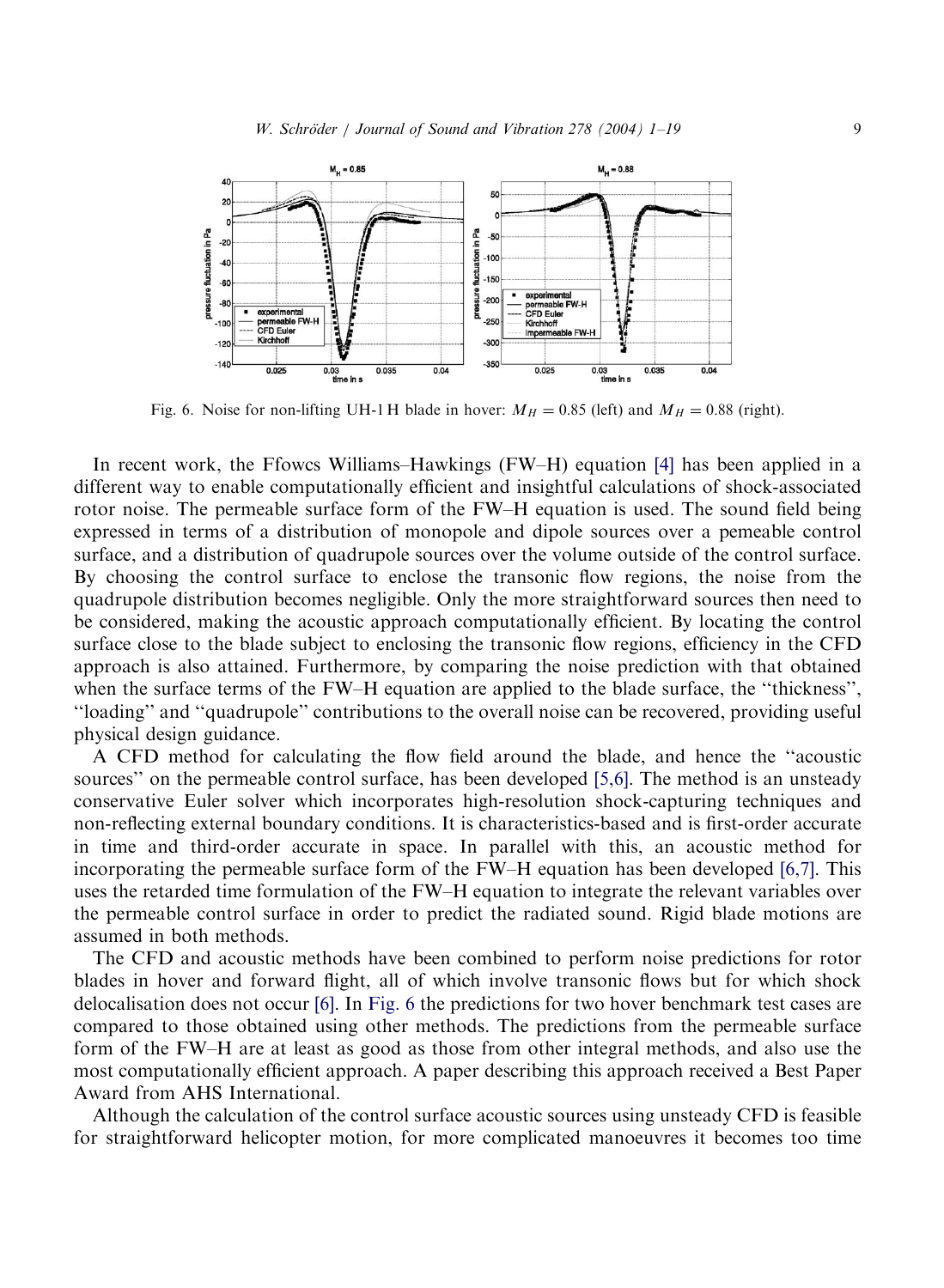consuming for use in design. Low-order modelling may provide an efficient alternative; mathematical models have been developed to approximate the temporal variation of th[e a](#page-17-0)coustic sources for given variations in flight condition. Results from CFD simulations indicated that the system was dynamically linear for sufficiently small changes, and so linear input/output system identification techniques could be used to develop models. So far, models have been developed which are valid in 2D flow in which the control surface section is acoustically compact [7]. These have successfully been used in noise prediction, demonstrating the potential of low-order modeling in predicting transonic helicopter noise.

[By A.S. MORGANS, S.A. KARABASOV, A.P. DOWLING and T.P. HYNES, University of Cambridge, Cambridge, UK]

# 4.3. Evaluation of noise excess for pushing propeller aircraft

Piaggio Aero Industries, the Department of Aeronautical Design of the University of Naples Federico II and INSEAN tackle within the Italian research project VITAS the problem of evaluation of noise excess for pushing propeller aircraft configuration. The airplane examined is the three lifting surface aircraft P[180 Av](#page-10-0)anti (Fig. 7). Since the propellers are located downstream of the trailing edge of the wing and engine exhausts, they operate in perturbed-air conditions and need to be carefully analysed to simulate the generation of excess of noise and define proper blade shape for future design improvements.

Using the flow field solution (Fig. 8), the numerical aeroacoustic analysis is to determine the acoustic performance of the P180 basic propeller. It will be used as a baseline comparison for the aeroacoustic behaviour of a possible novel propeller design. In the experimental investigation ground and flight tests for a prototype aircraft and wind tunnel tests for a motorised P180 scaled



Fig. 7. P180 ground noise test for exhaust shape and orientation optimisation.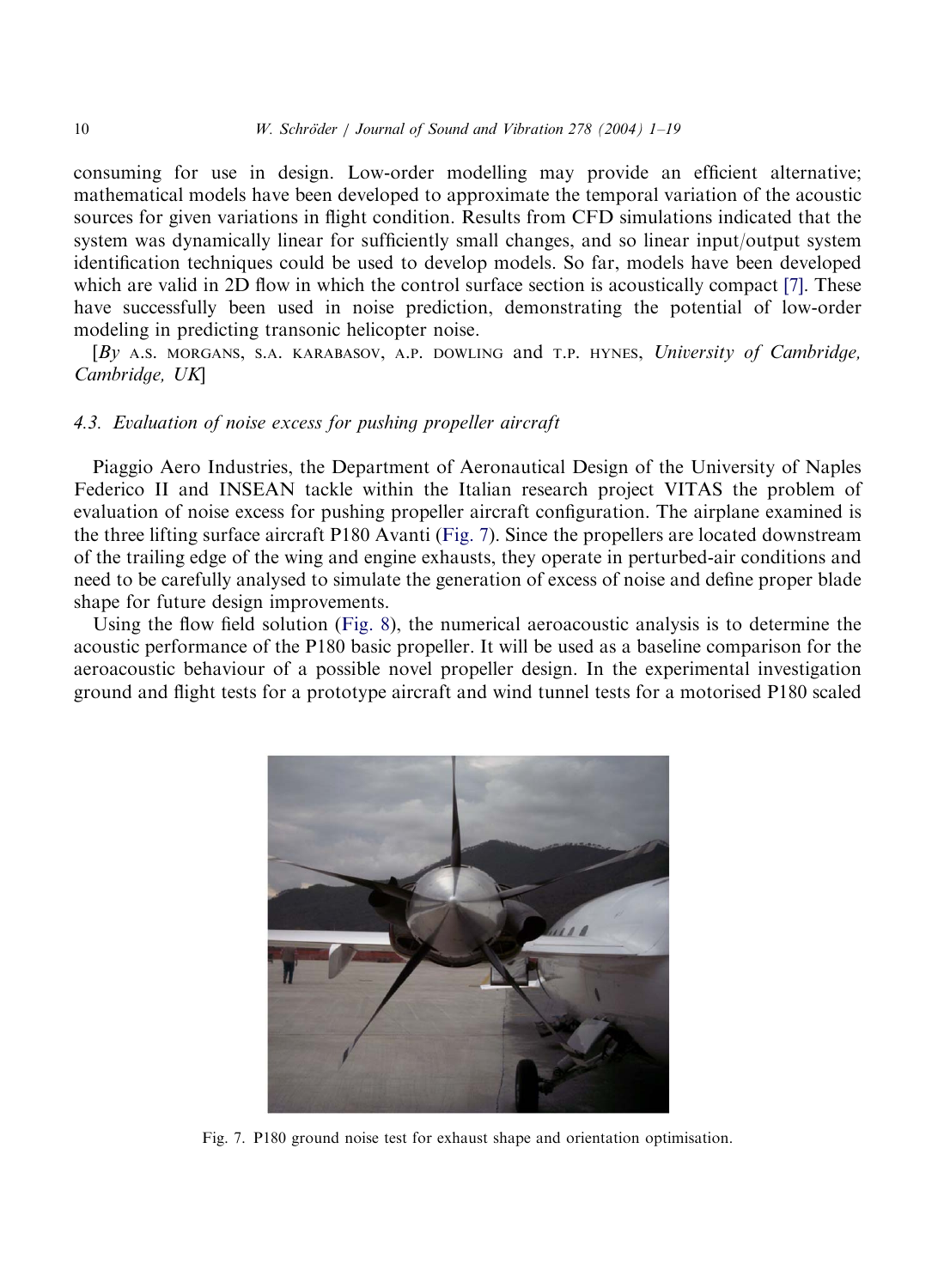<span id="page-10-0"></span>

Fig. 8. P180 computational fluid dynamics surface mesh.

model are planned in 2004. Furthermore, a numerical tool based on the single source noise characteristics to predict the aircraft community noise levels on the certification point will be developed. The method will be combined with standard commercial software, which is capable to predict the footprint on the ground and as such enables an optimisation as to noise levels near airports for takeoff and landing.

 $[By A. SOLU, Piaggio \text{ } Aero \text{ } Industries, \text{ } Genoa, \text{ } Italy]$ 

# 5. Theoretical methods

## 5.1. Higher-order discontinuous Galerkin methods for aeroacoustics

The Unive[rsit](#page-17-0)y of Twente is working on the development of higher-order Discontinuous Galerkin (DG) methods for aeroacoustics, in cooperation with TNO-TPD Delft. Recently, an implementation on tetrahedral elements has been verified for duct acoustics including a vibrating part of the wall. To this end an analytical solution has been derived for a duct with a rectangular cross-section [8]. Testcases include a plunging wall segment as well as harmonic vibrations, for uniform flow conditions and for Hagen-Poiseuille flow conditions. Currently, an implementation on hexahedral elements is being developed. The wave propagation properties of the DG method have been analysed in relation to the spatial discretisation of a scalar linear advection equation in one spatial dimension. To this end the governing characteristic polynomial has been analytically derived and a numerical study of the roots of the polynomial has been conducted. In the literature, it has been shown that the dispersion relation corresponding to the spatially  $(p + 1)$ thorder accurate discretised advection equation leads to a Pade´ approximation of the exponential function for  $0 \le p \le 16$ . Our investigation showed how the Padé approximation is generated by a recursion that is induced by the discretisation method. This recursion is different from the one found in the literature. A proof of the equivalence of the two recursions has been derived. Finally, dispersion and dissipation error estimates found in the literature for  $0 \le p \le 16$  have been generalised to  $p\geq0$ .

 $[By \nR. HAGMEUER, H.W.M. HOEUMAKERS, C.P.A. BLOM and H. ÖZDEMIR, *University of Twente*,$ Enschede, The Netherlands]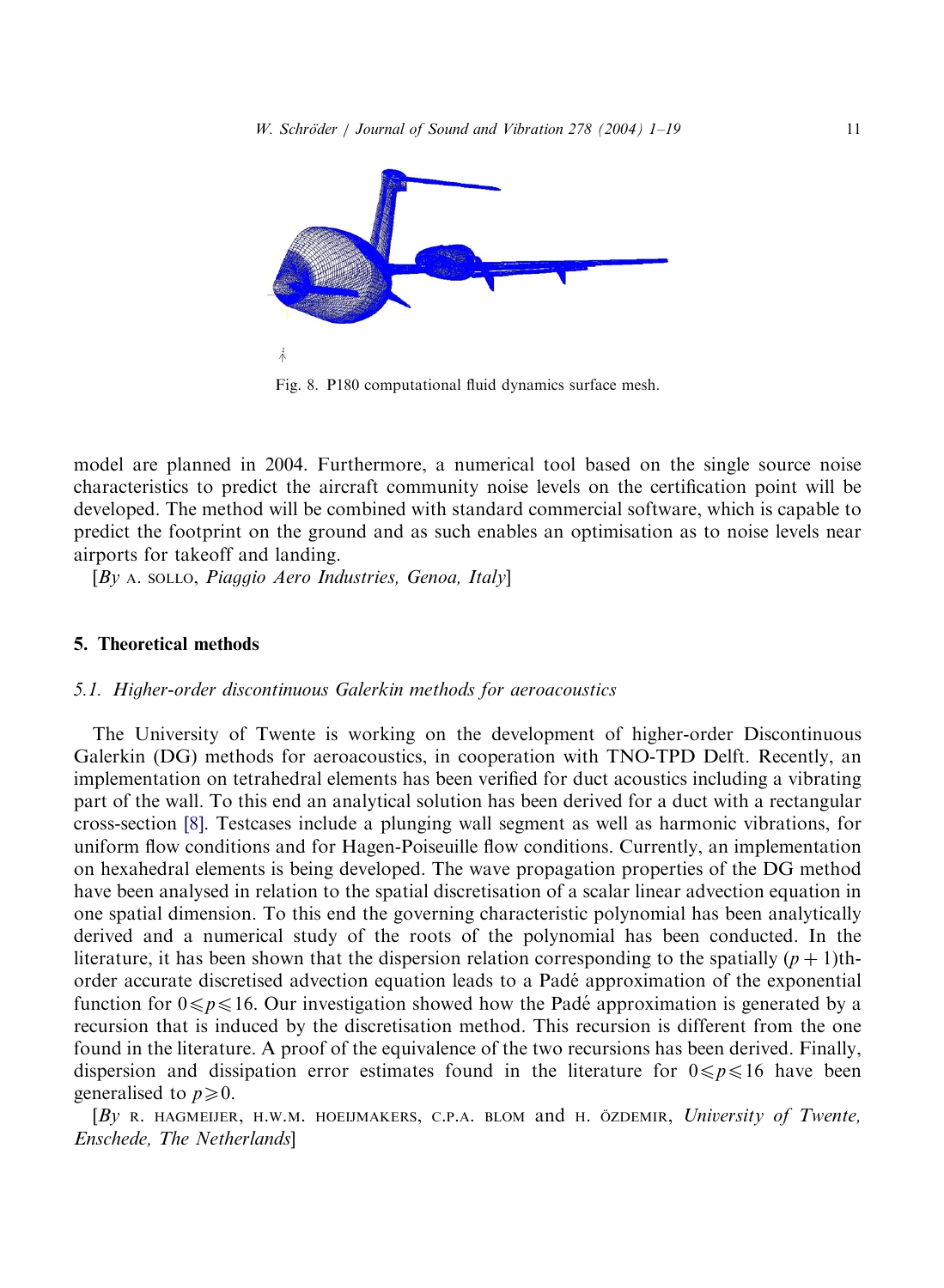#### 12 W. Schröder / Journal of Sound and Vibration 278 (2004) 1–19

# 5.2. ADER time integration for finite-volume and discontinuous Galerkin methods

The commonly used Runge–Kutta type time integration methods suffer under the problem that for orders higher than four they become very costly. The arbitrary high-order schemes using derivatives (ADER) possess two advantages. The method can be easily extended to arbitrary highorder temporal integration and it ensures conservation in space and in time. To calculate the timeinteg[rate](#page-17-0)d fluxes at the cell boundaries in a finite-volume (FV) framewo[rk,](#page-17-0) the solution is expanded in a Taylor series in time where time-derivatives are replaced by successive use of the original differential equation. A sequence of generalised Riemann problems is then solved for the reconstructed values and their derivatives. The method was first developed in a FV context by Toro [9]. Our version of FV ADER schemes for the linearised Euler equations [10] is very fast and has excellent stability and wave propagation properties. On structured grids numerical convergence studies were performed up to 24th order in space and time. The twelfth-order version in space and time needs as much computational time as the DRP scheme while [requ](#page-17-0)iring only 1/3 of the memory and the ADER scheme has better wave resolution properties. Since the reconstruction process for very high order schemes turns out to be complicated and expensive on unstructured grids, we applied the ADER idea to the DG framework where piecewise high-order polynomial basis functions in each element provide easy access to all space derivatives [11]. The ADER-DG and ADER-FV methods are combined to yield a high-order aeroacoustic solver for general geometries.

[By C.D. MUNZ, T. SCHWARTZKOPF and M. DUMBSER, University of Stuttgart, Stuttgart, Germany]

# 5.3. Noise prediction of fluid machinery using LES

The acoustics of a simple axial flow machinery, a simplified propeller with two blades (Fig. 9), is investigated using a coupled large-eddy simulation (LES) and Ffowcs Williams–Hawkings solver.



Fig. 9. Technical drawing of the simplified propeller.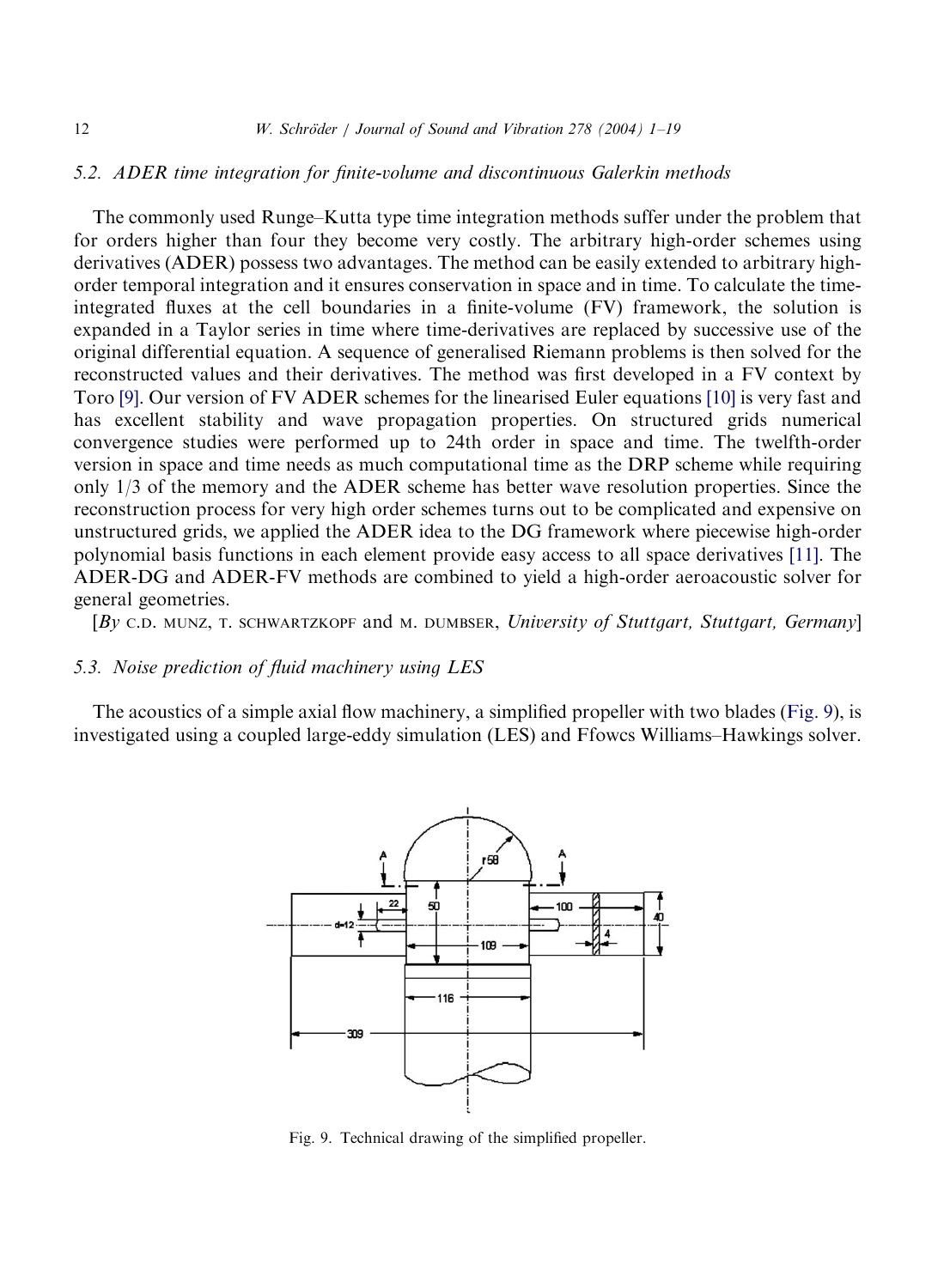

Fig. 10. Experimental and numerical sound pressure level of the simplified propeller.

The LES is carried out in a rotating computa[tiona](#page-17-0)l domain. The Reynolds number based on the tip velocity and the chord length is approximately 130,000. The numerical prediction of the sound pressure level in Fig. 10 shows a satisfactory agreement with the experimental data even on a coarse LES grid of  $1.3 \times 10^6$  control volumes [12].

 $[By E. SORGÜVEN, F. MAGAGNATO and M. GABI, *University of Karlsruhe, Karlsruhe, Germanv*]$ 

# 5.4. Sound propagation in ducts [of arbit](#page-13-0)rary cross-section

The multiple-scales solution for modes in slowly varying annular and cylindrical lined ducts with homentropic irrotational mean flow that was found [13] earlier has been generalised [14] for ducts of arbitrary cross-section (Fig. 11). A modal adiabatic invariant has been identified, leading to an exact solution of the multiple-scales problem, given the cross-sectional Laplace eigensolutions. In addition, the turning point analysis is given for a single hard-wall cut-on, cut-off transition. This appears to yield the same reflection and transmission coefficients as in the circular duct problem.

[By S.W. RIENSTRA, Eindhoven University of Technology, Eindhoven, The Netherlands]

# 5.5. A matching method for CFD source and CAA propagation regions

In the context of the EU project ''TurboNoiseCFD'', a match[ing](#page-13-0) [met](#page-13-0)hod is developed [15] to connect the CFD source region to the CAA propagation region of rotor–stator interaction sound produced in a turbofan engine. The method is based on a modal decomposition across three neighbouring axial interfaces adjacent to the matching interface (Fig. 12). The modal amplitudes are determined by a least-squares fit. By taking slowly varying modes, the interface may be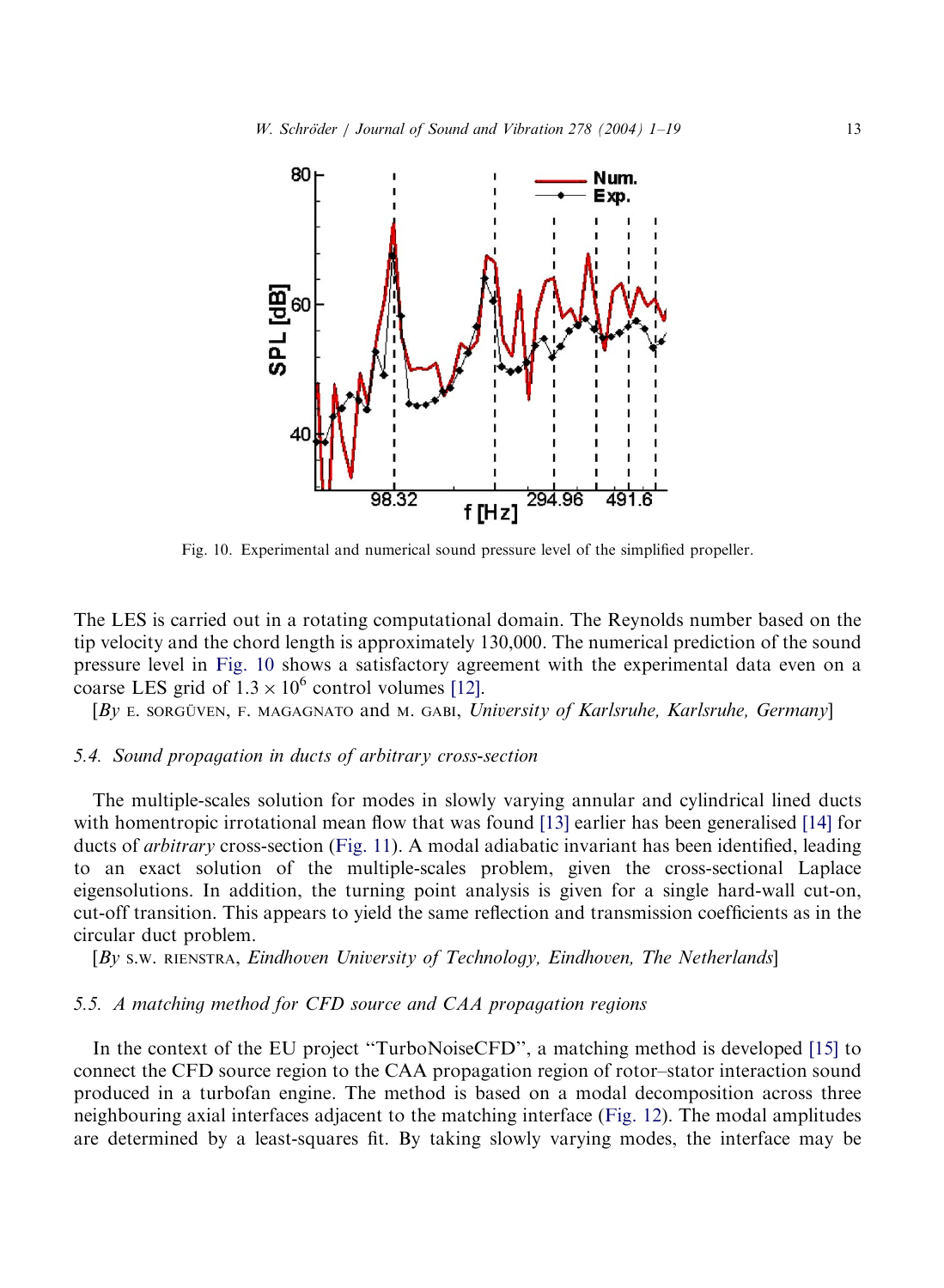<span id="page-13-0"></span>

Fig. 11. Sketch of slowly varying duct geometry.



Fig. 12. Sketch of triple-plane matching inlet and bypass geometry.

positioned in a duct of varying cross-section. Furthermore, the spurious reflections back into the CFD domain, which result from imperfect reflection-free CFD boundary conditions, can be filtered out by including both left- and right-running modes in the matching. Although the method should be widely applicable, it is implemented and tested for homentropic potential flow in lined ducts. This is very relevant for the inlet side, and a good model for the bypass side if swirl or other types of vorticity are not dominant in the mean flow. By matching with density or pressure perturbations, any contamination of residual non-acoustical vorticity is avoided.

[By S.W. RIENSTRA, Eindhoven University of Technology, Eindhoven, The Netherlands]

# 6. Airframe noise

# 6.1. Effect of slat gap on far-field radiated noise and correlation with local flow characteristics

''Handley–Page''-type slats were identified as dominating high-lift device noise sources of transport aircraft through numerous wind tunnel experiments in the last 5 years. These experiments evidenced (i) slat noise to be governed by upper slat trailing edge noise and (ii) the sensitivity of this noise mechanism with respect to the actual position of the slat relative to the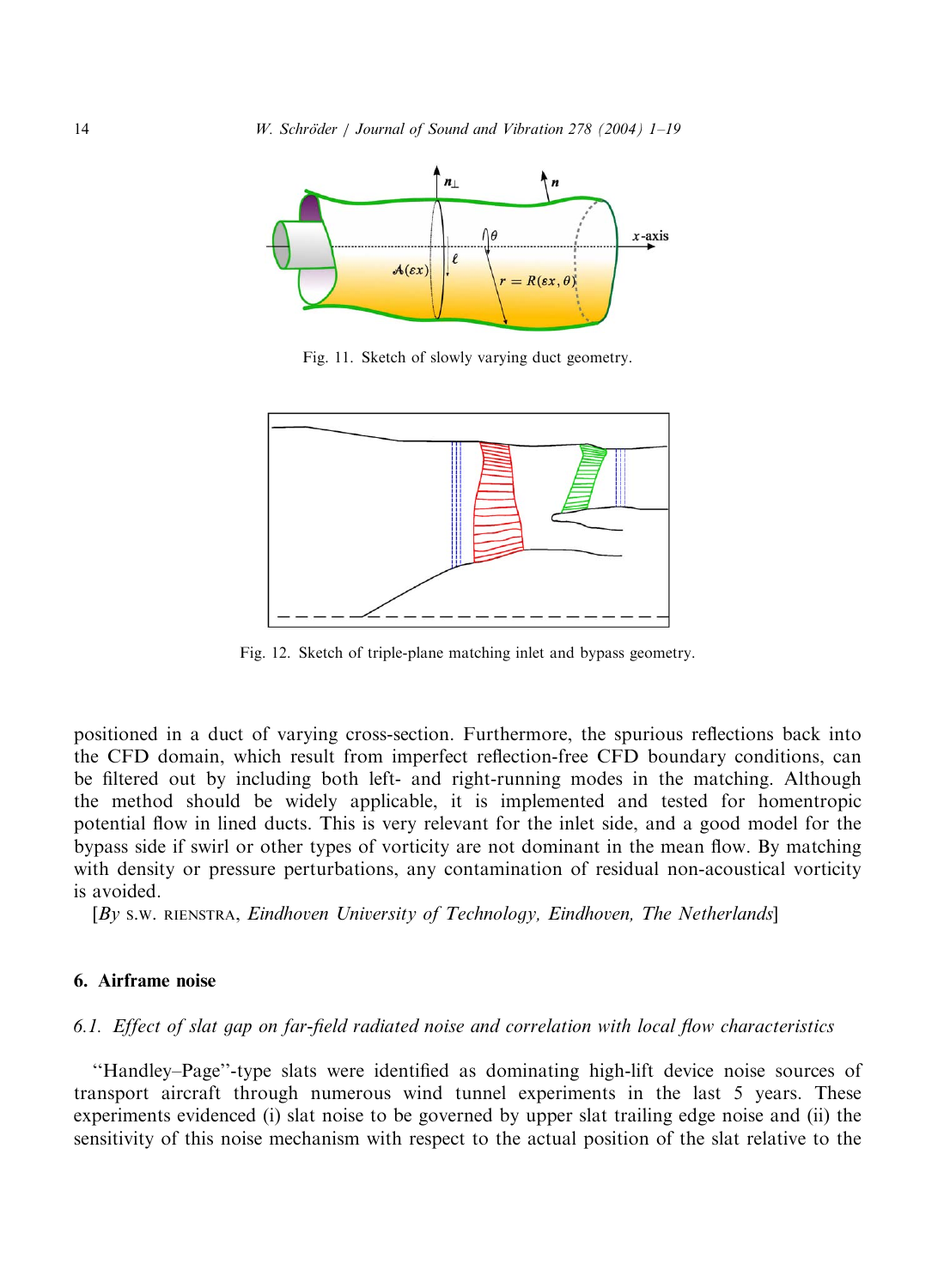<span id="page-14-0"></span>main element. Since the latter also determines the aerodynamic high-lift performance, slat gap and overlap can be considered key parameters for a combined aerodynamic/acoustic optimisation of high-lift systems.

Wind tunnel experiments were performed on a generic three-element high-lift wing configuration in DLR's Aeroacoustic Wind-Tunnel in Braunschweig to determine the influence of slat gap variations on far-field radiated slat noise. From a baseline reference gap dimension the gap size was reduced in two steps to 91% and 85% of this reference. For these configurations local flow features and overall aerodynamic performance data were determined by 2D



Fig. 13. Effect of gap width on "as measured" slat contours at noise spectra for 50 m/s inflow speed and zero angle-ofattack.



Fig. 14. Mach number angle-of-attack a wing angle-of-attack of  $4^\circ$  and a slat deflection angle of  $26^\circ$ .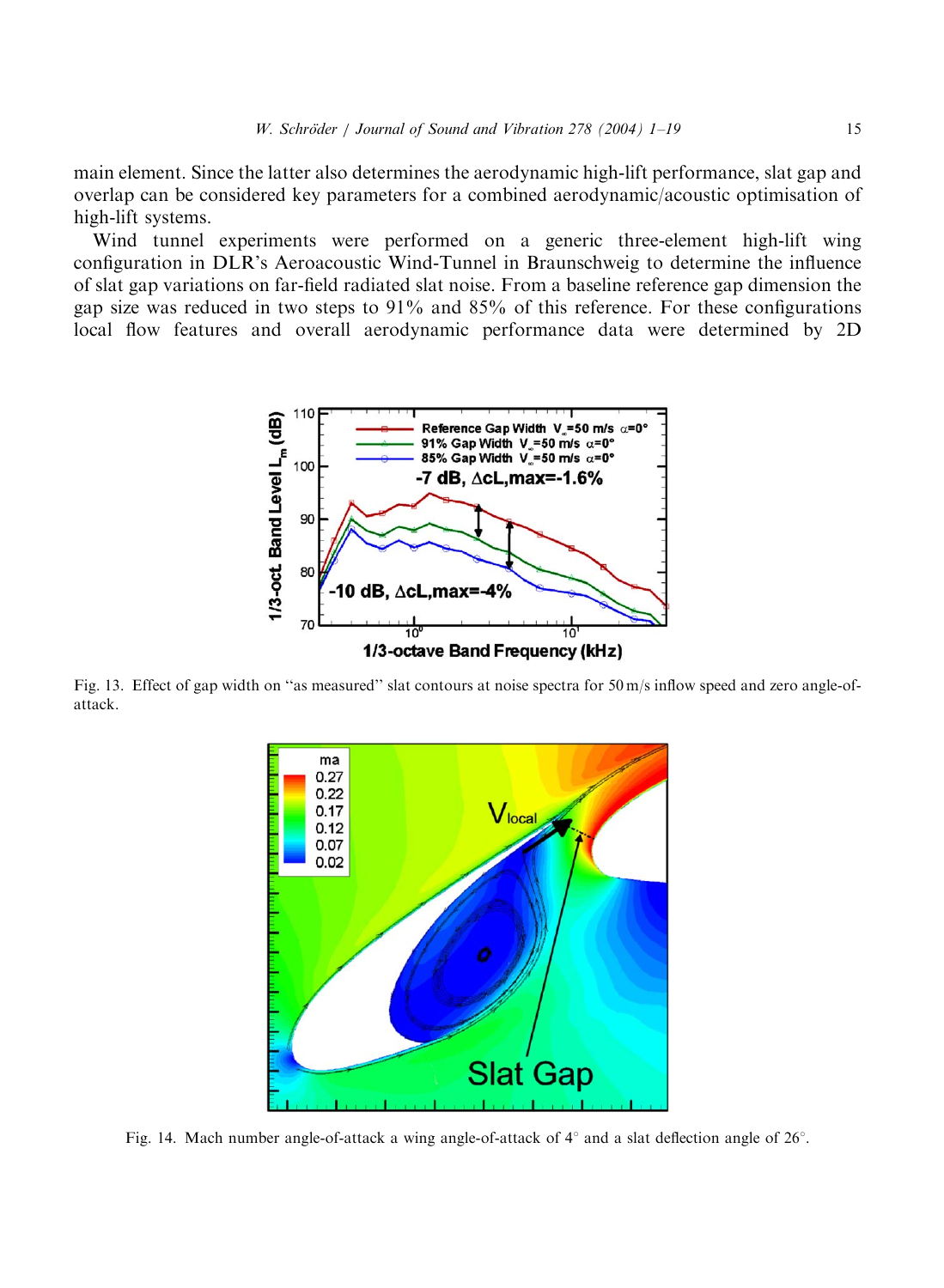Reynolds-averaged [Navier](#page-14-0)–Stokes (RANS) calculations. Acoustic data were acquired using an elliptical mirror.

The results from this study [16] showed for the aerodynamically optimised high-lift system a reduction in slat gap width to provide a local noise reduction of u[p to 10](#page-14-0) dB while  $c_{L,\text{max}}$  only slightly decreased (Fig. 13). In order to determine a correlation of acoustic data with local flow parameters the local velocities at the slat's upper and lower trailing edges were determined. It turned out that slat noise frequencies scale best on a Strouhal number basis calculated with the local flow velocity at the lower surface of the upper slat trailing edge (Fig. 14). This result indicates the turbulent cove-side flow off the upper slat trailing edge to represent the major source of broadband slat noise.

[By M. POTT-POLLENSKE, J. ALVAREZ-GONZALES and W. DOBRZYNSKI, DLR, Braunschweig, Germany]

# 7. Advanced testing techniques

# 7.1. An analytical method for extracting liner impedance from measurements

[T](#page-18-0)he in situ method has been used for a l[ong](#page-18-0) time as an easy, quick and direct method for measuring acoustic liner impedance with and without flow. Nevertheless, several drawbacks and problems have been reported with the use of this method. These problems motivated Watson et al. [17] to develop an indirect, finite element based method to measure the impedance. A similar, yet simpler, method has been developed at KTH [18]. The liner sample is placed inside a rectangular duct. The amplitude of the plane wave incident towards the lined section and the reflection coefficient at the exit plane are measured using the two-microphone technique. The measured values are fed into an analytical model for sound propagation through the lined section, which is coupled to the inlet and outlet duct by mode matching. A solution of the impedance value is educed in the complex plane to match the calculated and the measured sound field. The measured pressures at the microphone locations shown in Fig. 15 are used as the control criterion. This method is indeed faster and simpler than the finite element method, but the disadvantage is that it cannot handle complicated liner configurations, e.g. axial or circumferential variation of the impedance. Circumferential variation can be included in the present formulation by recalculating the wavenumbers in the lined duct, while axial variation implementation requires extension to mode matching at each impedance step.

[By T. ELNADY and H. BODÉN, KTH, Stockholm, Sweden]



Fig. 15. Impedance eduction measurement points.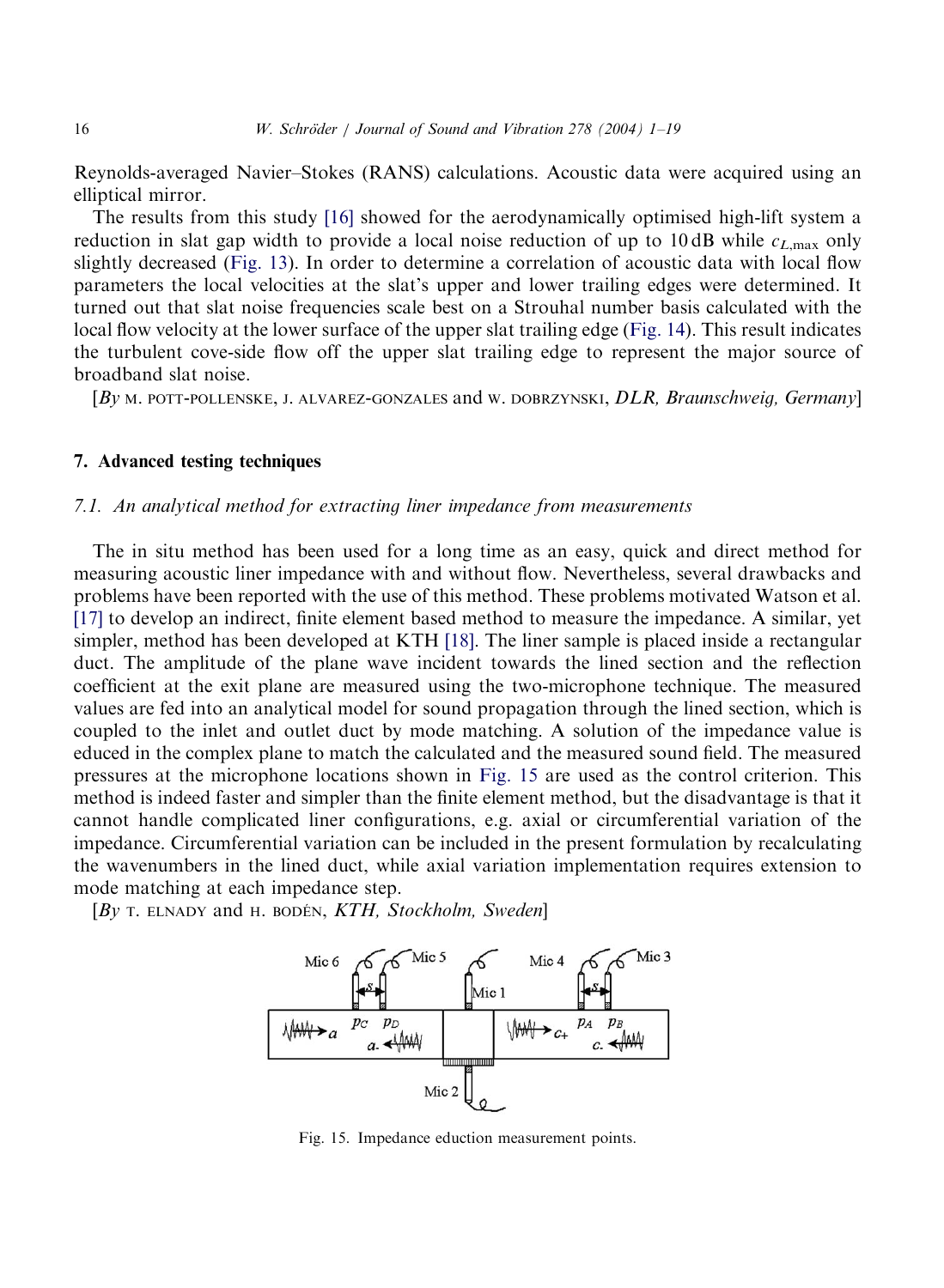# 8. Jet aeroacoustics

# 8.1. A study of Mach 0.75 jets and their radiated sound

In the European framework programme JEAN LES of a compressible nozzle/jet configuration have been carried out. Two jets were simulated, an isothermal jet and a jet with a higher temperature than the surrounding air. The Mach number was in both cases 0.75 and the jet Reynolds number was  $5.0 \times 10^4$ . Sound pressure levels in far-field observer locations were evaluated using Kirchhoff surface integration and Lighthill's acoustic analogy. The Favre filtered Navier–Stokes equations were solved using an FV method solver with a low-dissipation third-order upwind scheme for the convective fluxes, a second-order centered difference approach for the viscous fluxes and a three-stage secondorder Runge–Kutta time marching technique. The computational domain was discretised using a block structured boundary fitted mesh with approximately  $3.0 \times 10^6$  cells. The calculations were performed on a parallel computer, using message-passing interface. A compressible form of Smagorinsky's subgrid scale model was used for computation of the subgrid scale stresses. Absorbing boundary conditions based on characteristic variables were adopted for all free boundaries. Velocity components specified at the entrainment boundaries were estimated from corresponding RANS calculations, which enable the use of a rather narrow domain. This ensures that the correct amount of fluid is entrained into the domain. Two-point space[–time co](#page-18-0)rrelations were obtained for locations in the shear layer centre, from which length and time scales of turbulence structures were evaluated. Aerodynamic results and predicted sound pressure levels are in good agreement with experiments. The predicted sound pressure levels were for all observers within a 3dB deviation from the measured levels and for most observers within a 1 dB deviation [19–21].

 $[By \, N. \,$  ANDERSSON, L. DAVIDSON and L.E. ERIKSSON, *Chalmers University of Technology, Göteborg*, Sweden]

# 9. Combustion noise

#### 9.1. Interaction of flame acoustics and liner vibrations in a gas turbine

To decrease  $NO<sub>x</sub>$  emissions from a combustion system lean premixed combustion in combination with an annular combustor is used. The disadvantage is that sound pressure levels in the combustion system become higher, which in turn excite the liner. This limits the life of the combustor, because it will fail earlier due to fatigue. This problem is studied in the European project DESIRE.

The study was started with a simplified model without combustion consisting of a rigid rectangular box with a flexible plate on one of the sides. Sound is injected into the box using a tube coming from a rectangular box witha loudspeaker inside. A fully coupled finite element model was developed of the structure and the acoustic cavity. The results of the model are compared with the measurements performed on the actual set-up. Both the structural mode shapes measured using a laser vibrometer and the transfer functions from pressure to displacement match very well. Furthermore, it was shown that the influence of the cooling cavity surrounding the liner on the dynamic behaviour of the liner is substantial.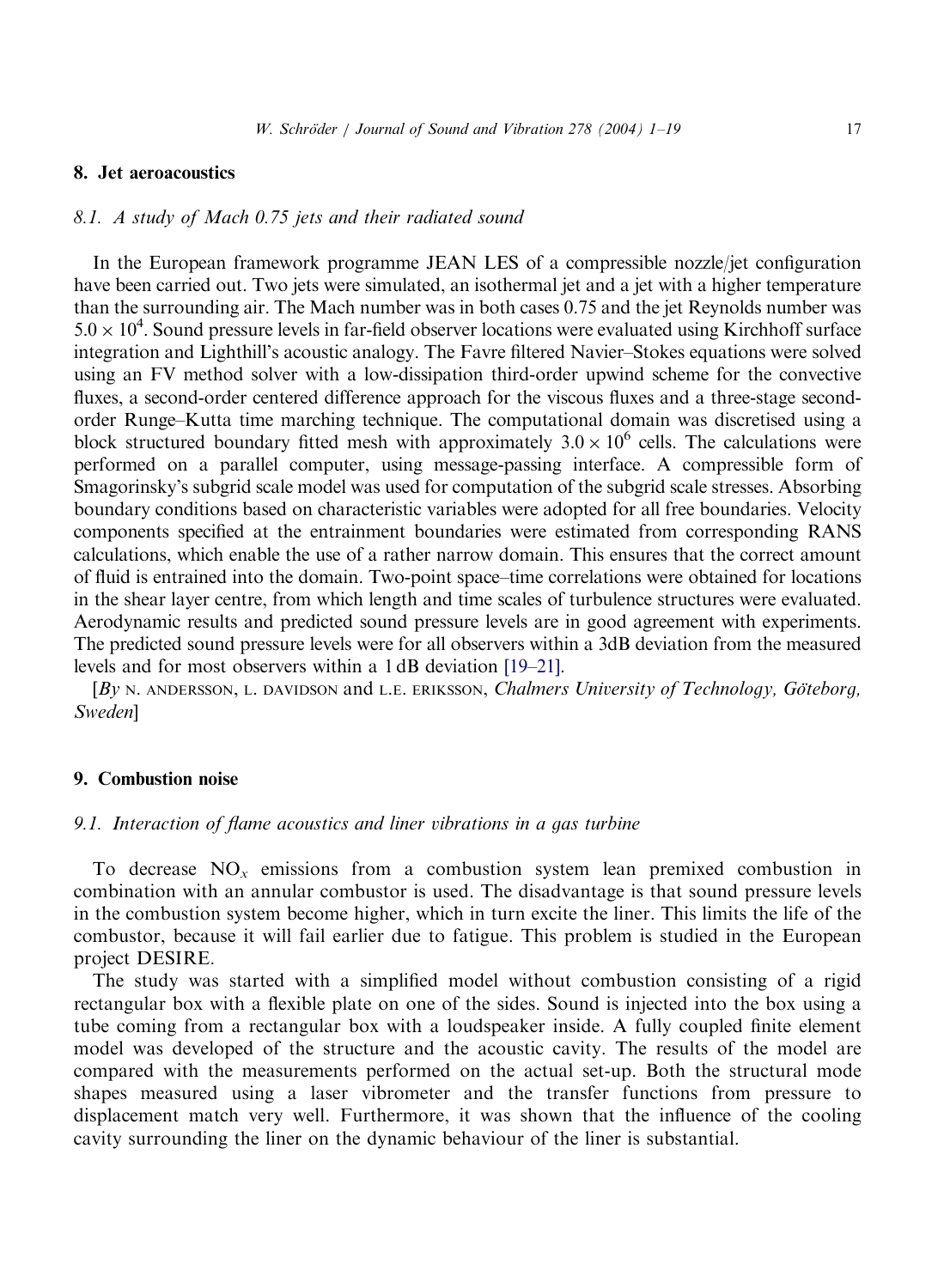<span id="page-17-0"></span>The coupled finite element method is now combined with a simplified flame transfer function using a transfer function approach to study the interaction between unstable combustion and structural vibration. Thermal effects on the liner and the acoustics are also included. These models will be validated in a 500 kW experimental test rig in which it is possible to measure flame shape (PLIF), acoustic pressure fluctuations and structural vibrations during combustion.

[By R.A. HULS, P. VAN DER HOOGT and A. DE BOER, University of Twente, Enschede, The Netherlands]

# Acknowledgement

The author wishes to thank Ms. Monika Wiechol for her contribution to the production of this paper.

#### **References**

- [1] S. De Rosa, F. Franco, D. Melluso, Analysis of radiated power from a plate in a turbulent boundary layer, Euronoise 2003 Conference, Naples, Italy, 19–21 May 2003, Paper #47.
- [2] S. De Rosa, F. Franco, D. Melluso, The analysis of the stochastic response of plates: a review of the project ENABLE, XVII AIDAA National Congress of the Italian Association for Aeronautics and Astronautics, Rome, 15–19 September 2003, pp. 167–176.
- [3] S. De Rosa, F. Franco, G. Romano, F. Scaramuzzino, Modal expansions for the random structural response due to a turbulent boundary layer excitation, Wind and Structures 6 (2003) 437–450.
- [4] J.E. Ffowcs Williams, D.L. Hawkings, Sound generated by turbulence and surfaces in arbitrary motion, Philosophical Transactions of the Royal Society A 264 (1969) 321–342.
- [5] S.A. Karabasov, T.P Hynes, Open boundary conditions of predictor-corrector type for external flows, 8th AIAA/ CEAS Aeroacoustics Conference, 2002–2442, Breckenridge, CO, USA, 2002.
- [6] A.S. Morgans, S.A. Karabasov, A.P. Dowling, T.P. Hynes, 59th American Helicopter Society Annual Forum, Phoenix, AZ, USA, 2003.
- [7] A.S. Morgans, A. P. Dowling, The aeroacoustics of transonic helicopter blades, 8th AIAA/CEAS Aeroacoustics Conference, 2002–2545, Breckenridge, CO, USA, 2002.
- [8] C.P.A. Blom, Discontinuous Galerkin Method on Tetrahedral Elements for Aeroacoustics, PhD Thesis, University of Twente, 2003.
- [9] E.F. Toro, R.C. Millington, L.A.M. Nejad, Towards very high order godunov schemes, in: E.F. Toro (Ed.), Godunov Methods: Theory and Applications, Kluwer Academic Publishers, Dordrecht, 2001, pp. 905–937.
- [10] T. Schwartzkopff, M. Dumbser, C.-D. Munz, Fast high order ADER schemes for linear hyperbolic equations, Journal of Computational Physics 197 (2004) 532–539.
- [11] M. Dumbser, On the improvement of efficiency and storage requirements of the discontinuous Galerkin method for aeroacoustics, PAMM—Proceedings in Applied Mathematics and Mechanics 3 (2003) 426–427.
- [12] E. Sorgüven, F. Magagnato, M. Gabi, Prediction of the far field noise of a simplified propeller with large eddy simulation, DGLR Paper 2003-068, 2003.
- [13] S.W. Rienstra, Sound transmission in slowly varying circular and annular ducts with flow, Journal of Fluid Mechanics 380 (1999) 279–296.
- [14] S.W. Rienstra, Sound propagation in slowly varying lined flow ducts of arbitrary cross section, Journal of Fluid Mechanics 495 (2003) 157–173.
- [15] N.C. Ovenden, S.W. Rienstra, Mode-matching strategies in slowly varying engine ducts, AIAA Journal 42 (9) (2004) 1832–1840.